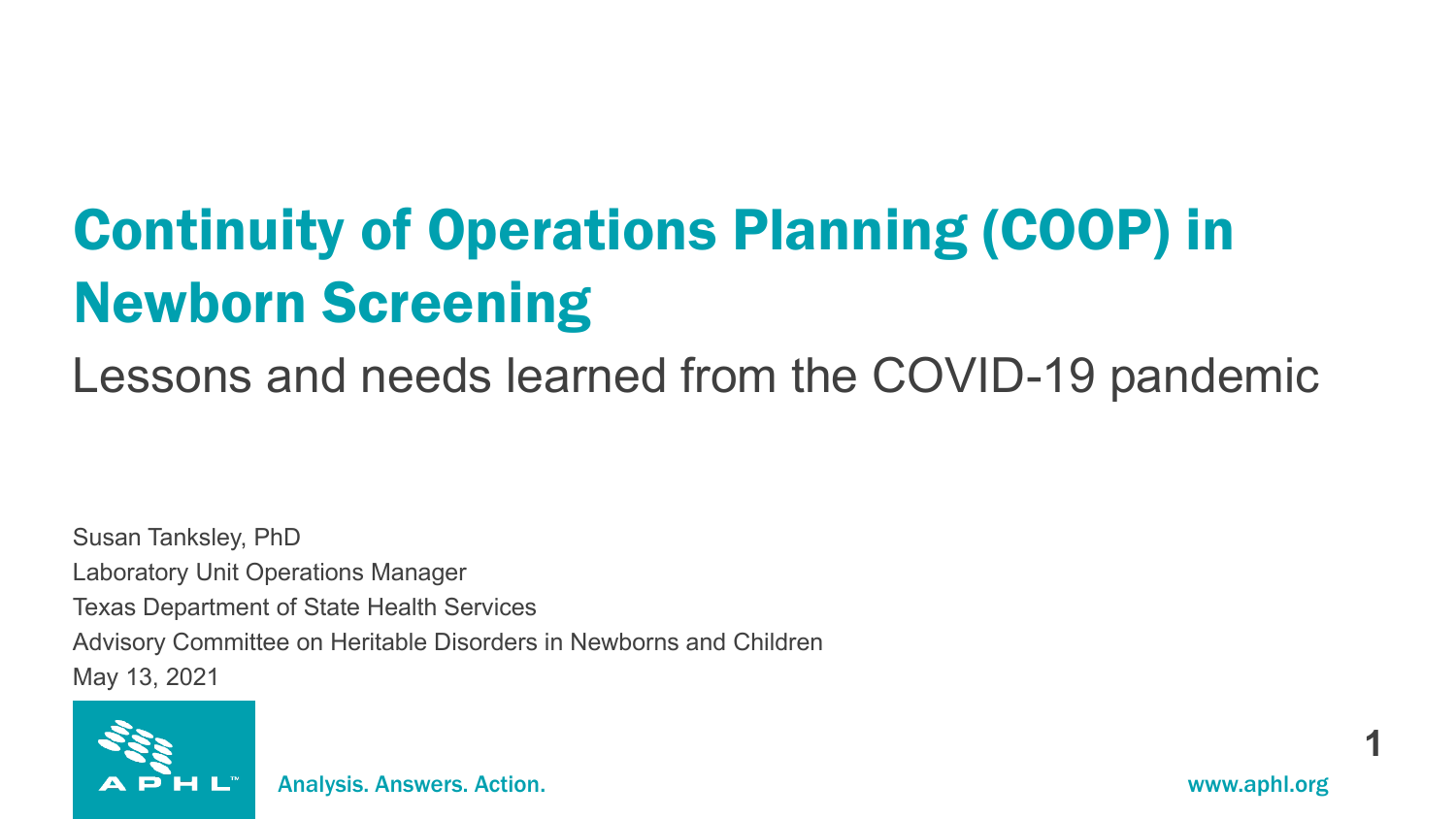## Review of February 11 COOP Panel



Susan Tanksley, PhD

- Emergencies come in all shapes & sizes - from local to global impact
- NBS programs need a COOP and we need to learn from each response
- NBS is a system AND each part of the system must be prepared. Have a plan, exercise it, update it



Michele Caggana, ScD, FACMG

## NBS programs need to:

- maintain communication with all members of the system
- maintain flexibility
	- be prepared to pivot to operate during emergencies







**2**